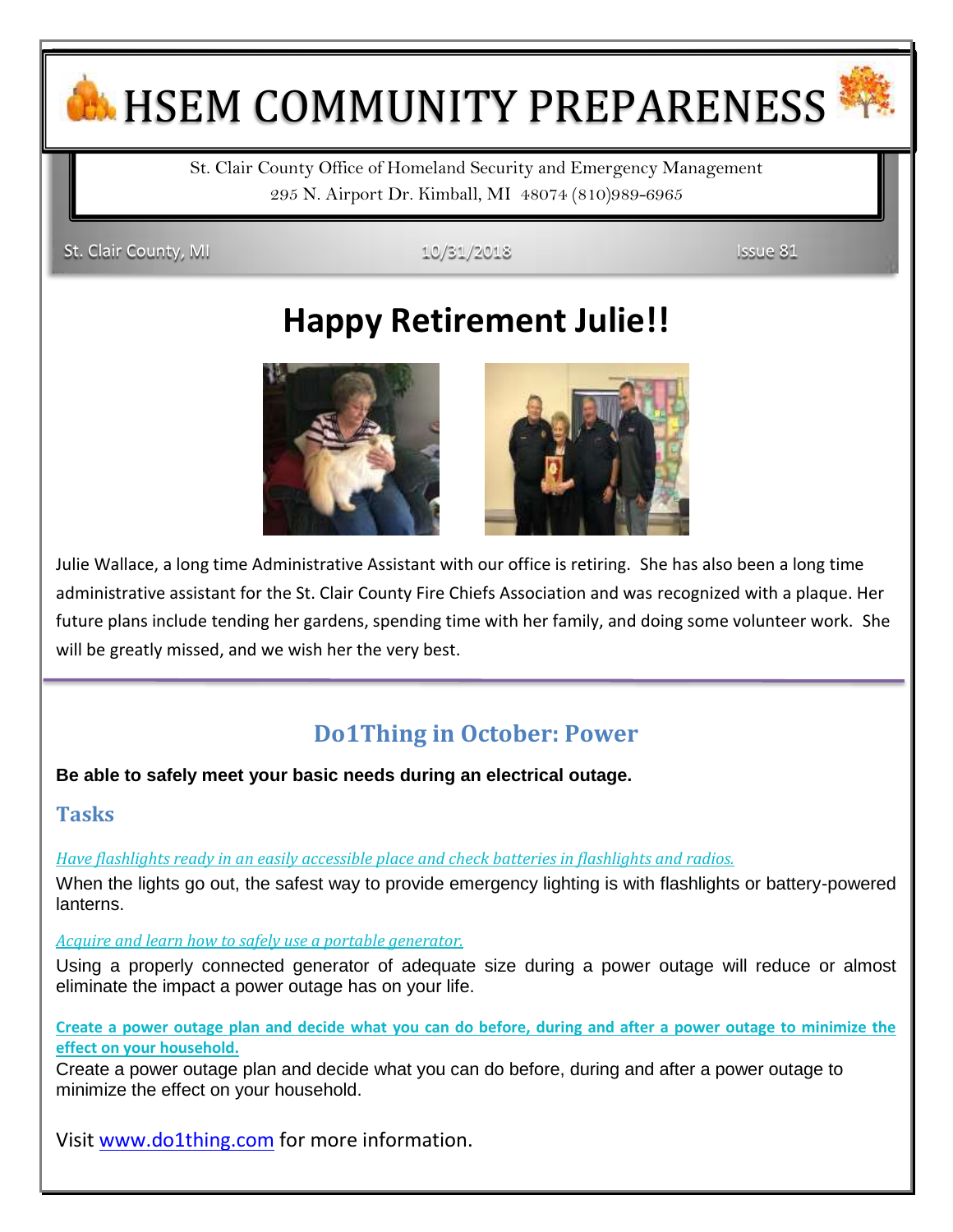# **RESCUE TASK FORCE EQUIPMENT FUND**



### **RESCUE TASK FORCE EQUIPMENT FUND GROWS**

The Rescue Task Force Equipment Fund was set up to raise \$102,000 to provide each Fire Department and several EMS Units with 3 sets of ballistic equipment, 3 IFAK personal first aid kits, and a mass casualty bag that can provide treatment to 5 people in the field. Here are some ways to assist:

- "Adopting" a first response agency by donating \$3400 to provide an agency with the necessary equipment
- A monetary donation of any amount

**As of today we have received over \$25,000 toward this effort. Recent donations include:**

|  | First United Methodist Church, Port Huron | \$100  |
|--|-------------------------------------------|--------|
|  | Mr. & Mrs. Angus Kennedy, St. Clair       | \$25   |
|  | Marshall E Campbell Co. Fund              | \$3400 |
|  | <b>SEMCO</b>                              | \$3400 |
|  | Ms. Carol Campbell, Fort Gratiot          | \$300  |
|  | Mr. and Mrs. James Relken, Port Huron     | \$50   |

Checks should be made payable to the Community Foundation, note "Rescue Task Force Project" On the memo line and mail to: Community Foundation of SCC 500 Water Street Port Huron, MI 48060

Credit card donations can be made online at [www.stclairfoundation.org](http://www.stclairfoundation.org/)

Then select "Donate Today" and search for the Emily Bigelow Emergency Services Fund.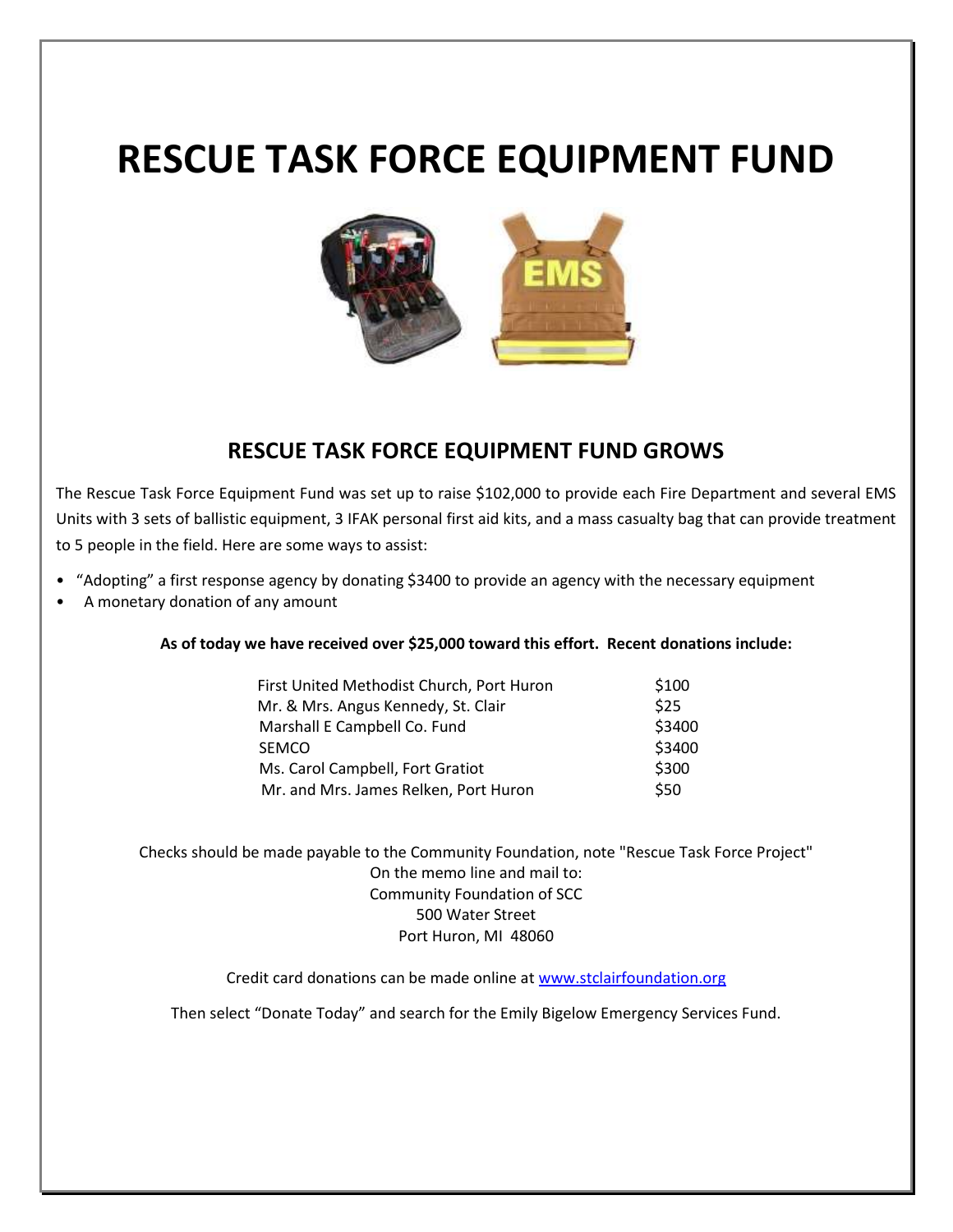### **FREE TRAININGS OFFERED**

### **Incident Response to Terrorist Bombings (IRTB)**

*This class is recommended for individuals that enter a home owner property or home. Public and private sector personnel such as trades (plumbing, heating, cooling, electrical… any trades), building inspectors or assessors, utility companies, hotels, home delivery organizations, safety and security personnel, etc. First Responder Agencies, Public Health, Health and Human Services, Community Mental Health, Visiting Nurses, Physicians and Angels organizations.*

The IRTB course provides first responders and private sector personnel with the knowledge and skills necessary to safely respond to terrorist incidents involving explosives. The IRTB course focuses on first responder health and safety by addressing personal protection issues that arise when responding to terror incidents involving commercial and homemade explosive. Additionally, the course includes information on the recognition of Improvised Explosive Devices (IEDs); terrorist organizations, both foreign and domestic; and lessons learned from past terrorist incidents. This information better prepares first responders and private sector personnel to safely recognize and respond to terrorist bombing threats.

### **Jan 23, 2019 6 pm to 10 pm** *OR* **Jan 24, 2019 8 am to noon**

**Training Location:** St Clair County Homeland Security & Emergency Management 295 Airport Drive, Kimball, MI 48074. Our office is located at St. Clair County International Airport.

Instructors are from New Mexico Tech University

If you are interested in attending any of these classes please contact Nikki Falk or 810.989.6329 at [nfalk@stclaircounty.org](mailto:nfalk@stclaircounty.org) to register. We will need your name, agency/organization name, address, phone number and email. This is for registration purposes only.

**\*\*\*\*Registration cut- off date is January 11, 2019**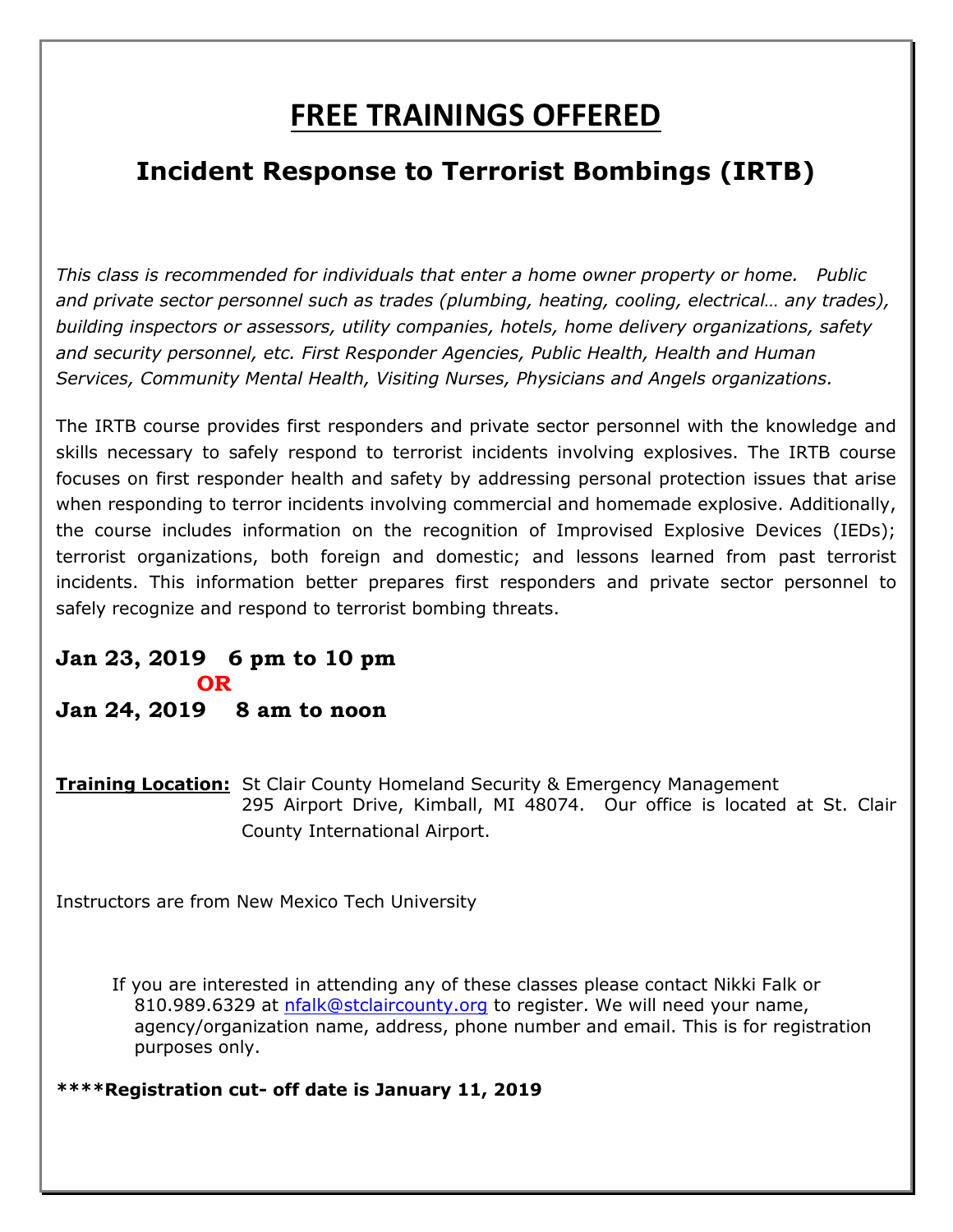### **Medical Preparedness & Response to Bombing Incidents**

#### **(MGT 348 – PER233)**

### **Date/Time: February 12 -13, 2019 8:00 am to 4:30 pm/Course Length: 2 days Location: St Clair County EOC 295 Airport Dr Kimball, MI 48074**

This course is intended for members of emergency response as well as other city and county



services that become a part of a community response to a bombing incident. This interactive, instructor facilitated program employs case studies, lessons learned, validated medical data, and potential threats to the communities we serve. Sessions will address planning considerations and concerns specific to medial responders, law enforcement, and emergency planners, with an intended outcome of integrating incidents of an explosive nature to existing plans. This will enhance community preparedness by identifying areas to address when attendees return to their jurisdiction.

**Topics Include:** Types of Terrorism and Target Identification; Explosive Characteristics and Behaviors; Homemade Explosives; Pre-attack indicators; Blast Injury Triage Considerations, injuries types and treatments; Pre-Post Detonation Response; Planning and Command Considerations; Understanding Local, State and Federal Resources

**Recommended Participants:** Emergency Medical Service (EMS), Fire Services, Law Enforcement (local, county, state, federal), Communications -Dispatchers, Specialty Teams Member (SWAT, Tactical Medics, Bomb Team, HazMat), Hospital Personnel, Medical Professionals, Emergency Management, Private Sector, City, County, State, Federal Stakeholders.

This training is provided in a cooperative effort by TEEX A&M and New Mexico Tech EMRTC.

Creating your Mi-Train Account **(If you have a Mi-Train Account, go to registering for a course)**

- 1. Go to the MI-TRAIN website at [http://www.train.org/mi-train.](http://www.train.org/mi-train)
- 2. Click on **Create an Account**, which appears underneath the login box on the left hand side.
- 3. Complete all of the information, click "I agree to all TRAIN policies" and click **Next Step**. Do not hit the Back button at any time during the registration process.
- 4. Next fill in your street address and phone number and click **Create Account**.
- 5. Your home page will open. Now click on, **! Your profile is incomplete** under the notification section on the right side of the screen
- 6. Complete all sections of your profile with an! Indicator next to it.
- 7. For the Manage Groups section, click a **Join a Group** and then **Location**. Type "Michigan" in the search box and then click **Michigan**. Next select **Michigan State Police (MSP)** and then click, **Confirm these selections**.
- 8. After all incomplete sections of the profile are complete, then click **SAVE** in the top right of the screen and then click **Close** in the top left of the screen.

### **Registering for a course:**

- 1. Go to the Mi-TRAIN website at<http://www.train.org/mi-train>
- 2. Enter you login name and password and click the **Login** button
- 3. At the top of the page, click the magnifying glass, type **1052596** in the Search TRAIN box and then push Enter
- **4.** Click on the course title: **Medical Preparedness and Response to Bombing Incidents (MGT-348) (PER-233)**
- 5. Find the session you wish to attend and click on the **Register** button to that session.
- 6. If there are credits associated with the course, pick a credit type from the drop down and then click **Ok**.
- 7. You will receive a message you have registered for the course.

\*CE Credits: This course is approved and accredited for continuing education hours from: ENA – Emergency Nurses Association. *\*Fire and EMS continuing education credits have been applied for***.**